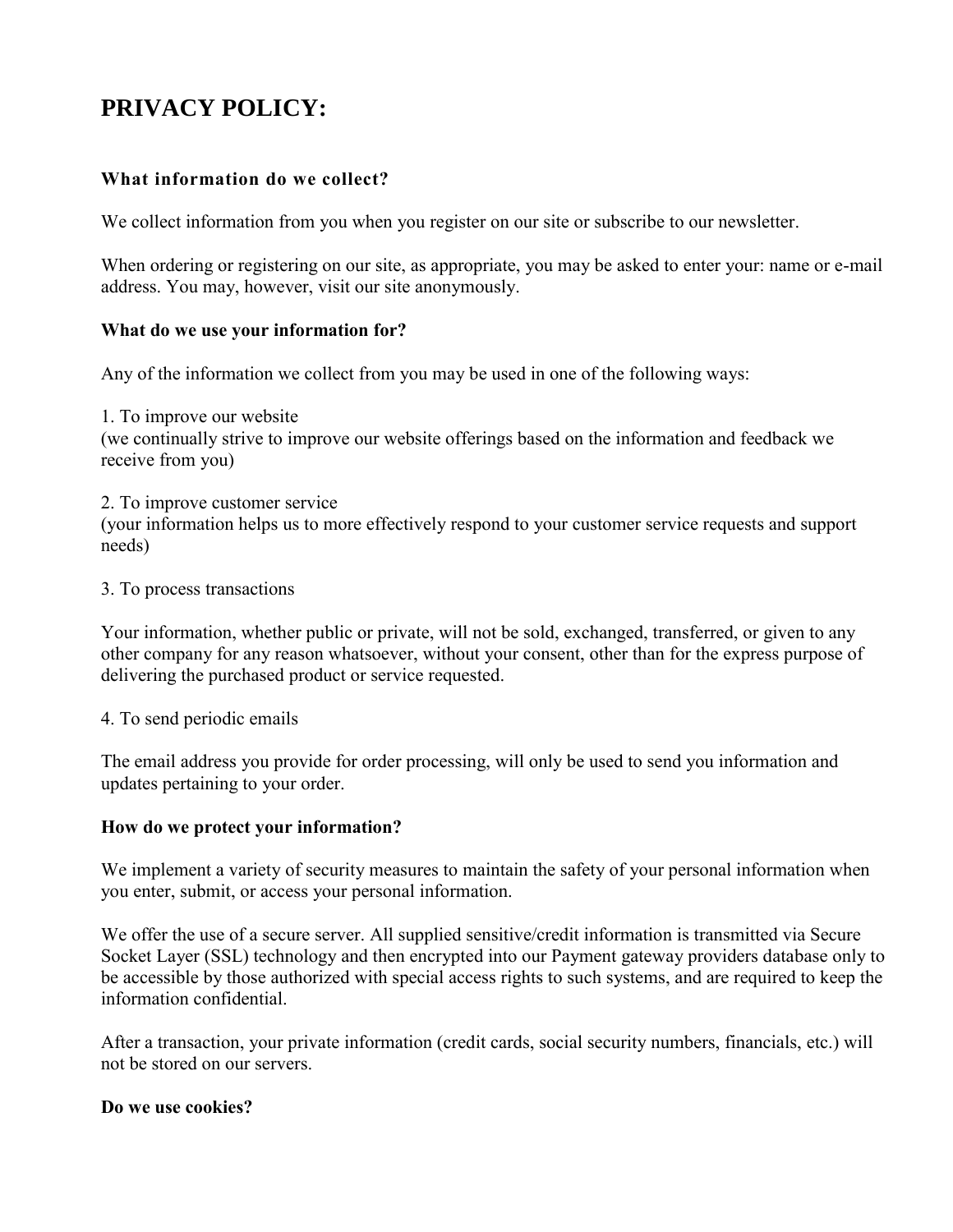We do not use cookies.

# **Do we disclose any information to outside parties?**

We do not sell, trade, or otherwise transfer to outside parties your personally identifiable information. This does not include trusted third parties who assist us in operating our website, conducting our business, or servicing you, so long as those parties agree to keep this information confidential. We may also release your information when we believe release is appropriate to comply with the law, enforce our site policies, or protect ours or others rights, property, or safety. However, non-personally identifiable visitor information may be provided to other parties for marketing, advertising, or other uses.

#### **Third party links**

Occasionally, at our discretion, we may include or offer third party products or services on our website. These third party sites have separate and independent privacy policies. We therefore have no responsibility or liability for the content and activities of these linked sites. Nonetheless, we seek to protect the integrity of our site and welcome any feedback about these sites.

#### **California Online Privacy Protection Act Compliance**

Because we value your privacy we have taken the necessary precautions to be in compliance with the California Online Privacy Protection Act. We therefore will not distribute your personal information to outside parties without your consent.

As part of the California Online Privacy Protection Act, all users of our site may make any changes to their information at anytime by logging into their control panel and going to the 'Edit Profile' page.

# **Childrens Online Privacy Protection Act Compliance**

We are in compliance with the requirements of COPPA (Children Online Privacy Protection Act), we do not collect any information from anyone under 13 years of age. Our website, products and services are all directed to people who are at least 13 years old or older.

#### **Online Privacy Policy Only**

This online privacy policy applies only to information collected through our website and not to information collected offline.

#### **Terms and Conditions**

Please also visit our Terms and Conditions section establishing the use, disclaimers, and limitations of liability governing the use of our website at http://www.dahmenah.com

#### **Your Consent**

By using our site, you consent to our [online privacy policy.](http://www.freeprivacypolicy.com/)

# **Changes to our Privacy Policy**